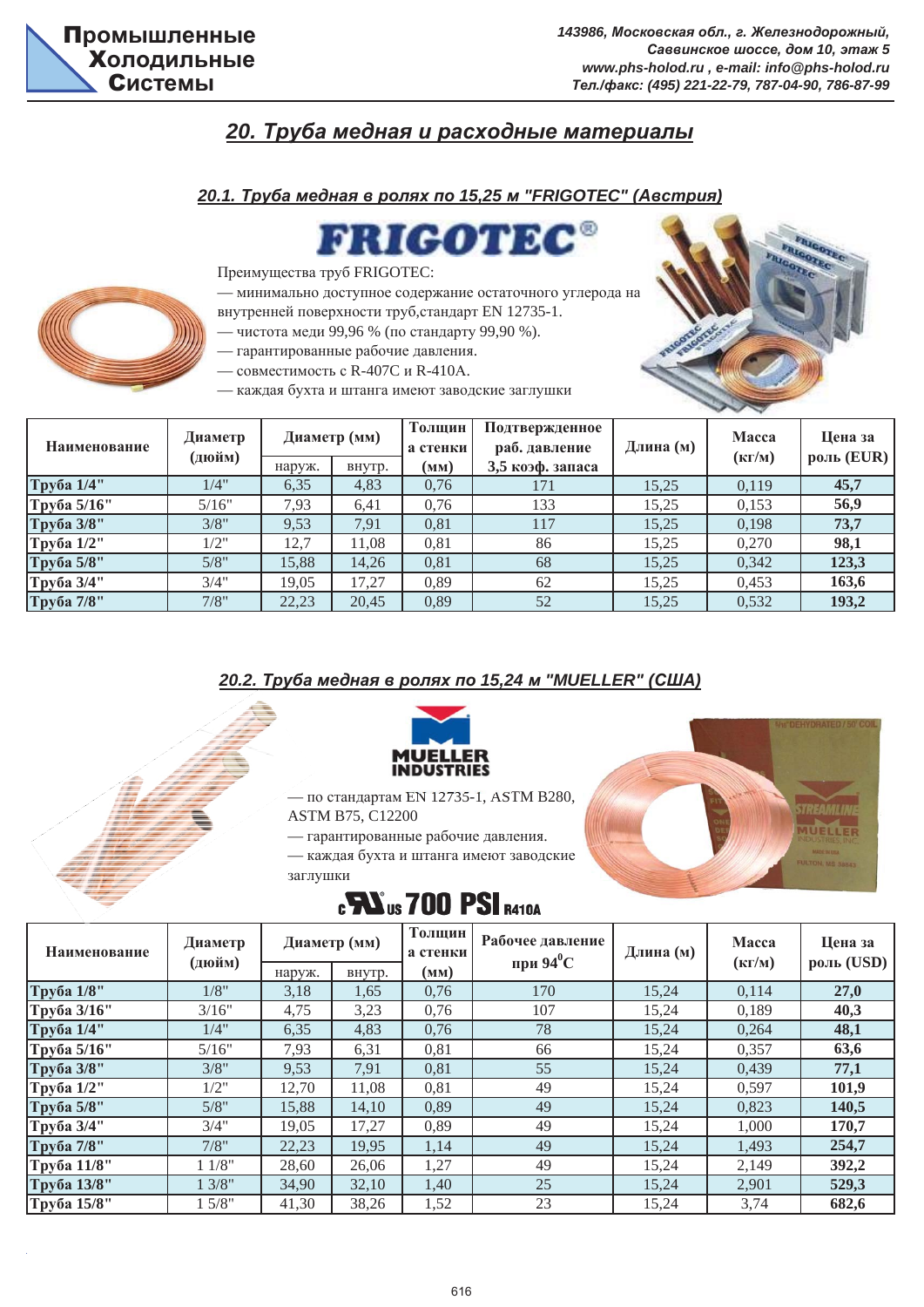# **FRIGOTEC®**

| Наименование | Диаметр<br>(дюйм) |                | Диаметр (мм)   | Толщин<br>а стенки | Подтвержденное<br>раб. давление | Длина (м) | Macca<br>$(K\Gamma/M)$ | Цена за<br>отрезок<br>(EUR) |
|--------------|-------------------|----------------|----------------|--------------------|---------------------------------|-----------|------------------------|-----------------------------|
| Труба 3/8"   | 3/8"              | наруж.<br>9,53 | внутр.<br>8,01 | (MM)<br>0,76       | 3,5 коэф. запаса<br>109         | 5         | 0,187                  | 23,83                       |
| Труба 1/2"   | 1/2"              | 12,70          | 11,18          | 0,76               | 80                              | 5         | 0,254                  | 31,99                       |
| Труба 5/8"   | 5/8"              | 15,88          | 14,36          | 0,76               | 63                              | 5         | 0,322                  | 40,16                       |
| Труба 3/4"   | 3/4"              | 19,05          | 17,43          | 0,81               | 56                              | 5         | 0,414                  | 50,45                       |
| Труба 7/8"   | 7/8"              | 22,23          | 20,61          | 0,81               | 48                              | 5         | 0,486                  | 59,40                       |
| Труба 1"     | 1"                | 25,40          | 23,62          | 0,89               | 46                              | 5         | 0,611                  | 74,28                       |
| Труба 11/8"  | 11/8"             | 28,58          | 26,80          | 0,89               | 40                              | 5         | 0,690                  | 83,34                       |
| Труба 13/8"  | 3/8"              | 34,93          | 32,79          | 1,07               | 40                              | 5         | 1,014                  | 130,22                      |
| Труба 15/8"  | 15/8"             | 41,27          | 38,73          | 1,27               | 40                              | 5         | 1,422                  | 178,77                      |
| Труба 21/8"  | 21/8"             | 53,97          | 50,97          | 1,50               | 36                              | 5         | 2,204                  | 274,53                      |
| Труба 25/8"  | 25/8"             | 66,68          | 63,38          | 1,65               | 32                              | 5         | 3,004                  | 375,55                      |
| Труба 31/8"  | 31/8"             | 79,38          | 76,08          | 1,65               | 27                              | 5         | 3,549                  | 484,17                      |
| Труба 35/8"  | 35/8"             | 92,08          | 87,00          | 2,54               | 27                              | 5         | 6,363                  | 868,78                      |
| Труба 41/8"  | 41/8"             | 104,77         | #3HAY!         | 79*1,017*1         | 34                              | 5         | 7,960                  | 1083,35                     |

#### $20.3$ . *Tруба медная в отрезках по 5 м "FRIGOTEC" (Австрия)*



| 20.4. Труба медная в отрезках по 3 м "MUELLER" (США) |                   |        |                        |                            |                                  |           |                               |                             |  |
|------------------------------------------------------|-------------------|--------|------------------------|----------------------------|----------------------------------|-----------|-------------------------------|-----------------------------|--|
| Наименование                                         | Диаметр<br>(дюйм) | наруж. | Диаметр (мм)<br>внутр. | Толщин<br>а стенки<br>(MM) | Рабочее давление<br>при 94 $^0C$ | Длина (м) | <b>Macca</b><br>$(K\Gamma/M)$ | Цена за<br>отрезок<br>(EUR) |  |
| Труба 3/8"                                           | 3/8"              | 9,53   | 7,75                   | 0,89                       | 60                               | 3         | 0,126                         | 16,85                       |  |
| Труба 1/2"                                           | 1/2"              | 12,70  | 10,20                  | 1,25                       | 63                               | 3         | 0,198                         | 25,17                       |  |
| Труба 5/8"                                           | 5/8"              | 15,88  | 13,38                  | 1,25                       | 50                               | 3         | 0,285                         | 35,27                       |  |
| Труба 3/4"                                           | 3/4"              | 19,05  | 16,55                  | 1,25                       | 49                               | 3         | 0,362                         | 44,80                       |  |
| Труба 7/8"                                           | 7/8"              | 22,23  | 18,93                  | 1,65                       | 49                               | 3         | 0,455                         | 56,28                       |  |
| Труба 11/8"                                          | 11/8"             | 28,58  | 25,28                  | 1,65                       | 49                               | 3         | 0.655                         | 81,05                       |  |
| Труба 13/8"                                          | 13/8"             | 34,93  | 31,63                  | 1,65                       | 49                               | 3         | 0,884                         | 109,38                      |  |
| Труба 15/8"                                          | 15/8"             | 41,27  | 37,61                  | 1,83                       | 49                               | 3         | 1,140                         | 141,06                      |  |
| Труба 21/8"                                          | 21/8"             | 53,97  | 49,75                  | 2,11                       | 49                               | 3         | 1,750                         | 216,54                      |  |
| Труба 25/8"                                          | 25/8"             | 66,68  | 61,85                  | 2,41                       | 49                               | 3         | 2,480                         | 306,85                      |  |
| Труба 31/8"                                          | 31/8"             | 79,38  | 73,84                  | 2,77                       | 22                               | 3         | 3,330                         | 423,20                      |  |
| Труба 35/8"                                          | 35/8"             | 92,08  | 85,98                  | 3,05                       | 21                               | 3         | 4,290                         | 552,38                      |  |
| Труба 41/8"                                          | 41/8"             | 104,77 | 97,96                  | 3,40                       | 20                               | 3         | 5,380                         | 707,20                      |  |
| Труба 51/8"                                          | 51/8"             | 130,17 | 122,04                 | 4,06                       | 20                               | 3         | 7,610                         | 1345,12                     |  |
| Труба 61/8"                                          | 61/8"             | 155,57 | 145,82                 | 4,88                       | 20                               | 3         | 10,200                        | 1802,90                     |  |
| Труба 81/8"                                          | 81/8"             | 206,37 | 192,60                 | 6,88                       | 21                               | 3         | 19,290                        | 3409,63                     |  |

#### *20.4. Ɍɪɭɛɚ ɦɟɞɧɚɹ ɜ ɨɬɪɟɡɤɚɯ ɩɨ 3 ɦ "MUELLER" (ɋɒȺ)*

#### $20.5$ . *Труба медная в отрезках по 4 м "ITE" (Бельгия)*

| Наименование | Диаметр<br><b>дюйм)</b> |        | Диаметр (мм) | Голшин<br>а стенки | Сертифицирован     | Длина (м) | <b>Macca</b><br>$(K\Gamma/M)$ | Шена за<br>отрезок |
|--------------|-------------------------|--------|--------------|--------------------|--------------------|-----------|-------------------------------|--------------------|
|              |                         | наруж. | BHVTD.       | (мм)               | $\Pi$ <sup>0</sup> |           |                               | (EUR)              |
| Труба 35/8"  | 35/8"                   | 92.08  | 88.78        | .65                | EN 12735-1         |           | 4.175                         | 553,76             |
| Труба 41/8"  | 41/8"                   | 104.78 | 101.48       | .65                | EN 12735-1         |           | 4.820                         | 691.36             |